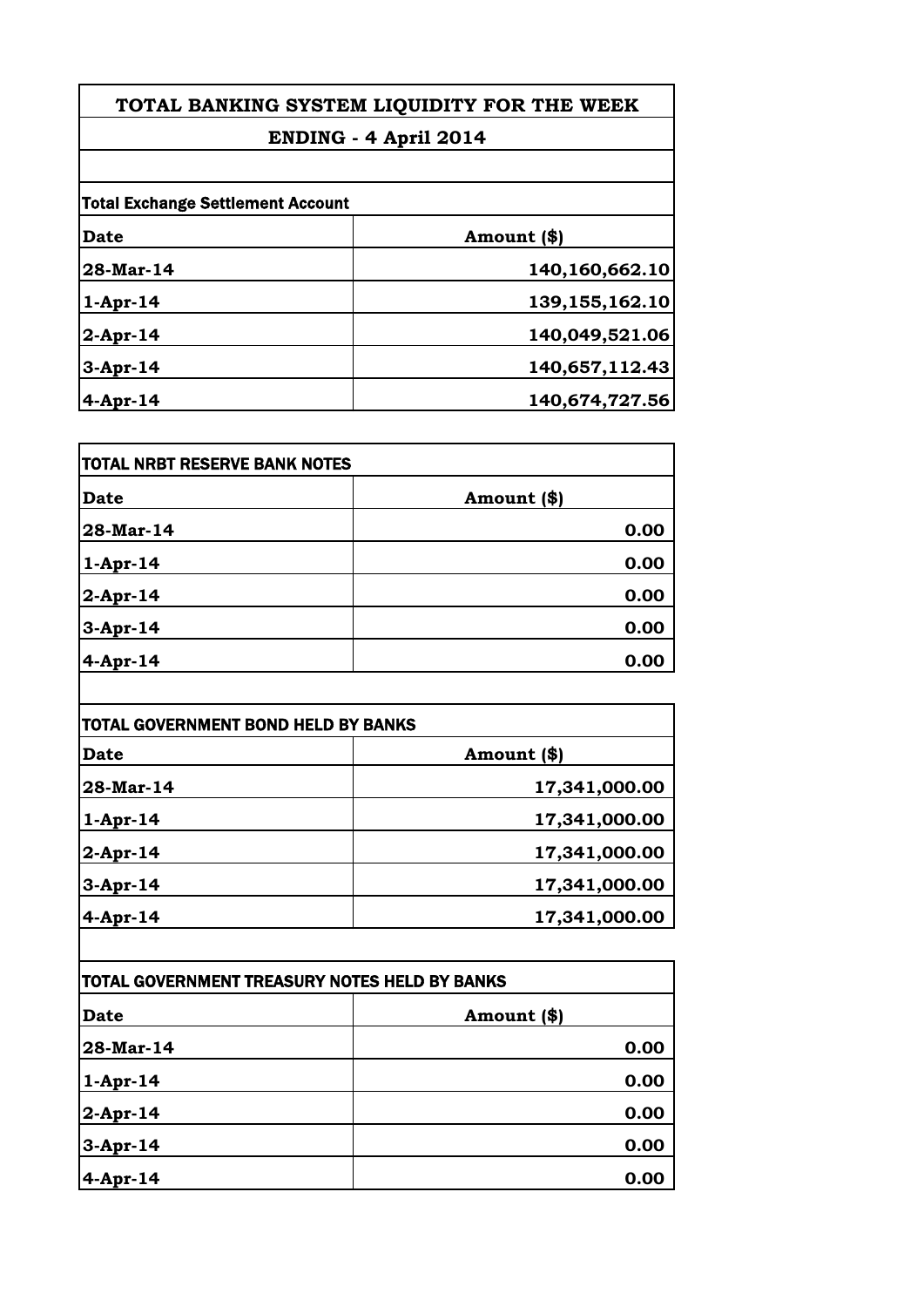## **TOTAL BANKING SYSTEM LIQUIDITY FOR THE WEEK**

## **ENDING - 11 April 2014**

| <b>Total Exchange Settlement Account</b> |                |
|------------------------------------------|----------------|
| Date                                     | Amount (\$)    |
| $7-Apr-14$                               | 141,142,097.63 |
| 8-Apr-14                                 | 137,614,429.49 |
| 9-Apr-14                                 | 135,431,627.07 |
| 10-Apr-14                                | 135,383,959.21 |
| $11-Apr-14$                              | 135,549,101.86 |

| <b>TOTAL NRBT RESERVE BANK NOTES</b> |             |
|--------------------------------------|-------------|
| <b>Date</b>                          | Amount (\$) |
| $7-Apr-14$                           | 0.00        |
| 8-Apr-14                             | 0.00        |
| 9-Apr-14                             | 0.00        |
| 10-Apr-14                            | 0.00        |
| $ 11-Apr-14 $                        | 0.00        |

| TOTAL GOVERNMENT BOND HELD BY BANKS |               |
|-------------------------------------|---------------|
| <b>Date</b>                         | Amount (\$)   |
| 7-Apr-14                            | 17,341,000.00 |
| $8$ -Apr-14                         | 17,341,000.00 |
| 9-Apr-14                            | 17,341,000.00 |
| $10-Apr-14$                         | 17,341,000.00 |
| $11-Apr-14$                         | 17,341,000.00 |

| TOTAL GOVERNMENT TREASURY NOTES HELD BY BANKS |             |
|-----------------------------------------------|-------------|
| <b>Date</b>                                   | Amount (\$) |
| $7-Apr-14$                                    | 0.00        |
| 8-Apr-14                                      | 0.00        |
| 9-Apr-14                                      | 0.00        |
| 10-Apr-14                                     | 0.00        |
| 11-Apr-14                                     | 0.00        |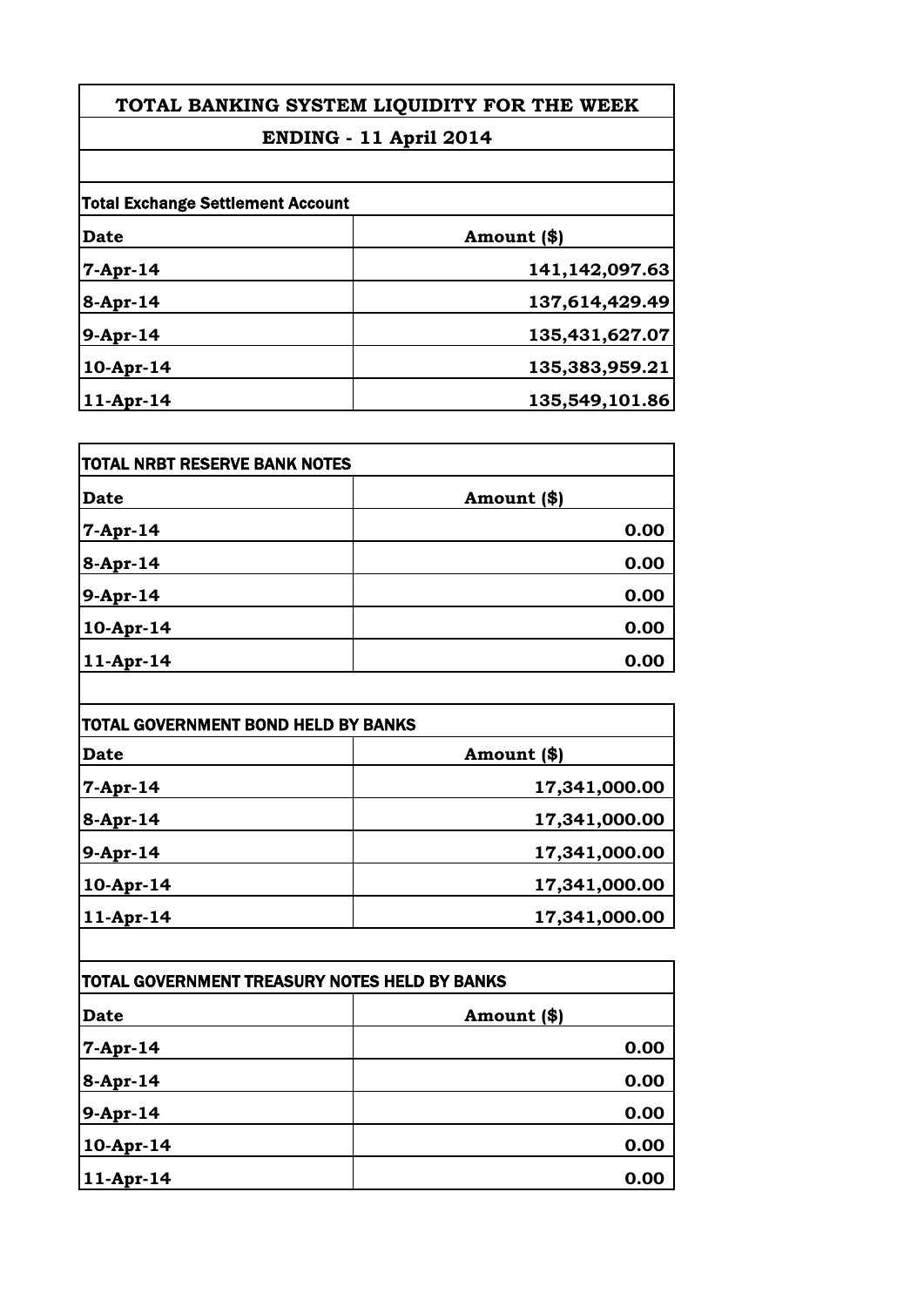## Total Exchange Settlement Account **Date Amount (\$) 14-Apr-14 138,369,553.38 15-Apr-14 138,721,794.97 16-Apr-14 138,135,237.70 TOTAL BANKING SYSTEM LIQUIDITY FOR THE WEEK ENDING -17 April 2014**

**17-Apr-14 138,836,529.80**

| <b>ITOTAL NRBT RESERVE BANK NOTES</b> |               |
|---------------------------------------|---------------|
| <b>Date</b>                           | Amount $(\$)$ |
| 14-Apr-14                             | 0.00          |
| 15-Apr-14                             | 0.00          |
| 16-Apr-14                             | 0.00          |
| $17-Apr-14$                           | 0.00          |

| TOTAL GOVERNMENT BOND HELD BY BANKS |               |
|-------------------------------------|---------------|
| <b>Date</b>                         | Amount (\$)   |
| 14-Apr-14                           | 16,857,000.00 |
| 15-Apr-14                           | 16,857,000.00 |
| 16-Apr-14                           | 16,857,000.00 |
| $17-Apr-14$                         | 16,857,000.00 |

| TOTAL GOVERNMENT TREASURY NOTES HELD BY BANKS |             |
|-----------------------------------------------|-------------|
| <b>Date</b>                                   | Amount (\$) |
| 14-Apr-14                                     | 0.00        |
| 15-Apr-14                                     | 0.00        |
| 16-Apr-14                                     | 0.00        |
| 17-Apr-14                                     | 0.00        |